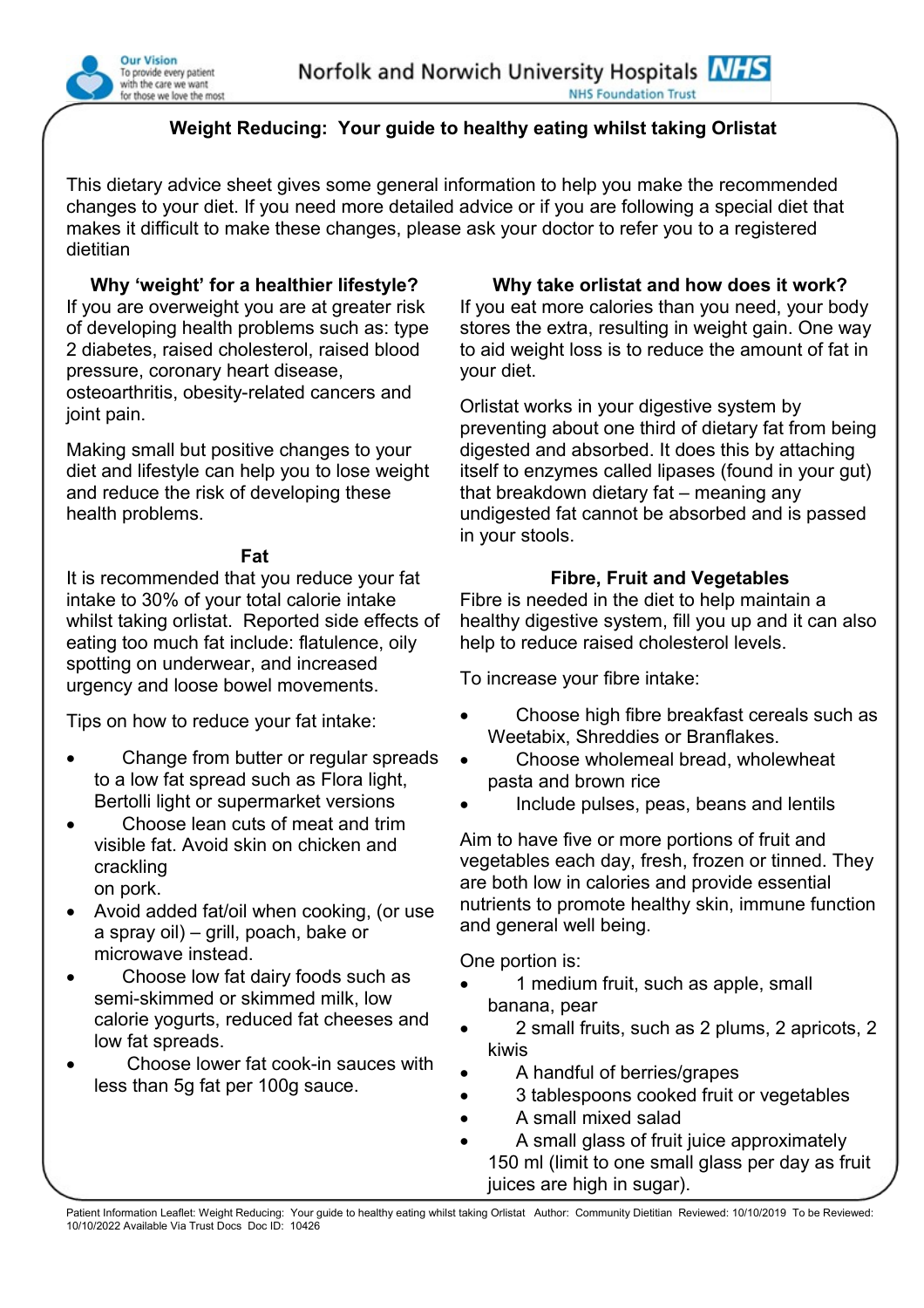

#### **Weight Reducing: Your guide to healthy eating whilst taking Orlistat Sugar and snacks**

Sugar provides 'empty calories'. 1 teaspoon provides approximately 20 calories. Aim to reduce the amount of sugar in your diet as much as possible. Try to:

- Have hot drinks without sugar or use a sweetener.
	- Choose 'no added sugar' squashes, diet/slimline/zero fizzy drinks or flavoured water
- Choose desserts, such as sugar free jelly and low calorie yogurts (less than 100 calories per 125g pot)
- Choose tinned fruit in natural juice rather than in syrup.

You can have snacks between meals but try to choose healthy types. Remember to stock up on these healthy items to prevent you being tempted by other things. Try the following:

- Chopped vegetables such as carrots, celery and peppers. Try a low fat dip such as salsa (tomato with onion, chilli, lime and coriander) or tzatziki (yogurt with cucumber, garlic and mint)
- Fresh fruit (with sugar free jelly or low calorie yogurt)

There are many not so healthy snacks available that are less than 100 calories per portion. Examples are

2 Jaffa cakes 1 bag Ryvita minibites 1 thin slice of malt loaf 1 small (multipack) of Quavers 1 funsize Twix/Milkyway 1 Cadbury Highlight mousse Check for other ideas by checking the nutrition labels or look online for "100 calorie snacks" **Limit this type of snack to a maximum of 1-2 per day, less if you find you are not losing weight**

## **Some extra handy tips**

- Try to eat three regular meals each day
- Eat some starchy carbohydrate such as bread, potato, rice and pasta at each meal. These are low in fat and will help to make you feel full.
- Fill at least **half** your plate with vegetables and salad and eat smaller portions of meat and starchy food. This will reduce your calories but keep you feeling full.
- If you need to eat smaller portions, then try using a smaller plate. Eat slowly!
- $\bullet$  Try not to buy tempting foods if it's not in the cupboard, you can't eat it!
- Stay motivated. It is easier to achieve results if you have a clear goal of weight loss or a clothing size to work towards.
- Don't give up. Your weight loss may stop and start but keep going and the outcome will be worth it!
- $\bullet$